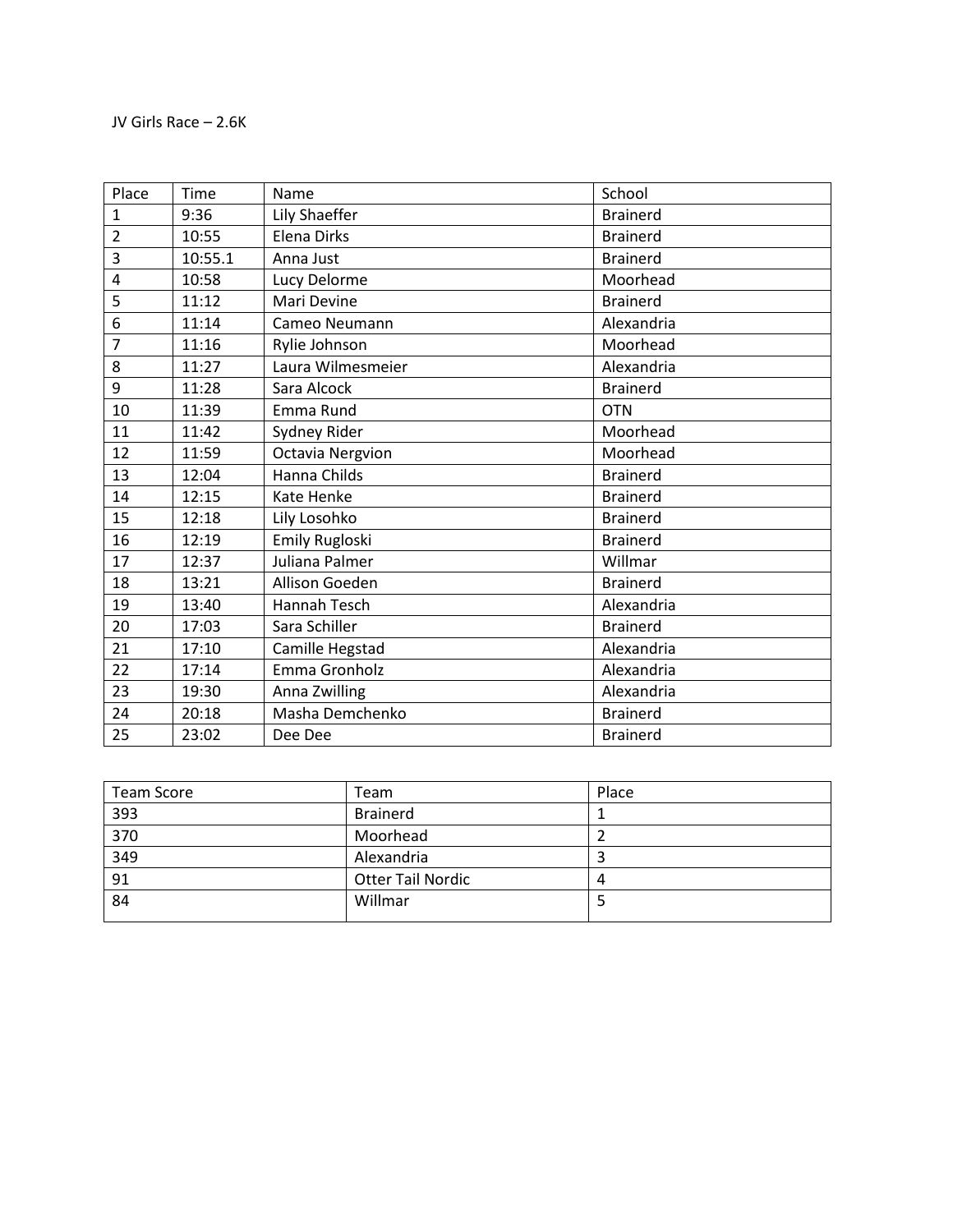## JV Boys

| Place          | Time    | Name                      | School          |
|----------------|---------|---------------------------|-----------------|
| 1              | 8:37    | Kyle Vandertuin           | Alexandria      |
| $\overline{2}$ | 8:59    | Jacob Olson               | <b>Brainerd</b> |
| 3              | 9:00    | Nole Robertson            | <b>Brainerd</b> |
| 4              | 9:03    | Mitch Neuman              | <b>Brainerd</b> |
| 5              | 9:09    | <b>Atticus Osborne</b>    | <b>Brainerd</b> |
| 6              | 9:35    | Jason Lyons               | <b>Brainerd</b> |
| 7              | 9:46    | <b>Noah Huss</b>          | Alexandria      |
| 8              | 9:51    | <b>Gus Robinson</b>       | <b>Brainerd</b> |
| 9              | 9:54    | <b>Nick Porisch</b>       | <b>Brainerd</b> |
| 10             | 9:59    | <b>Marcus Ornelas</b>     | Willmar         |
| 11             | 10:01   | <b>Trey Miller</b>        | <b>Brainerd</b> |
| 12             | 10:04   | Sam Maier                 | Alexandria      |
| 13             | 10:05   | Nathan Halstead           | Alexandria      |
| 14             | 10:09   | Jacob Kunka               | Moorhead        |
| 15             | 10:30   | Kolsen Papon              | <b>OTN</b>      |
| 16             | 10:34   | Shawn Uren                | Willmar         |
| 17             | 10:44   | <b>Jack Struck</b>        | Alexandria      |
| 18             | 10:44.1 | Spencer Johnson           | Alexandria      |
| 19             | 10:45   | <b>William Trochlil</b>   | Willmar         |
| 20             | 10:47   | <b>Tucker Helfinstine</b> | Willmar         |
| 21             | 10:47   | Josh Hagen                | Moorhead        |
| 22             | 11:45   | Nick Renner               | <b>Brainerd</b> |
| 23             | 12:28   | Zach Jacobson             | <b>OTN</b>      |
| 24             | 12:53   | Logan Filipiak            | Alexandria      |
| 25             | 16:54   | <b>Brian Denke</b>        | Alexandria      |

| <b>Team Score</b> | Team                     | Place |
|-------------------|--------------------------|-------|
| 390               | <b>Brainerd</b>          |       |
| 371               | Alexandria               |       |
| 339.5             | Willmar                  |       |
| 168.5             | Moorhead                 | 4     |
| 165               | <b>Otter Tail Nordic</b> |       |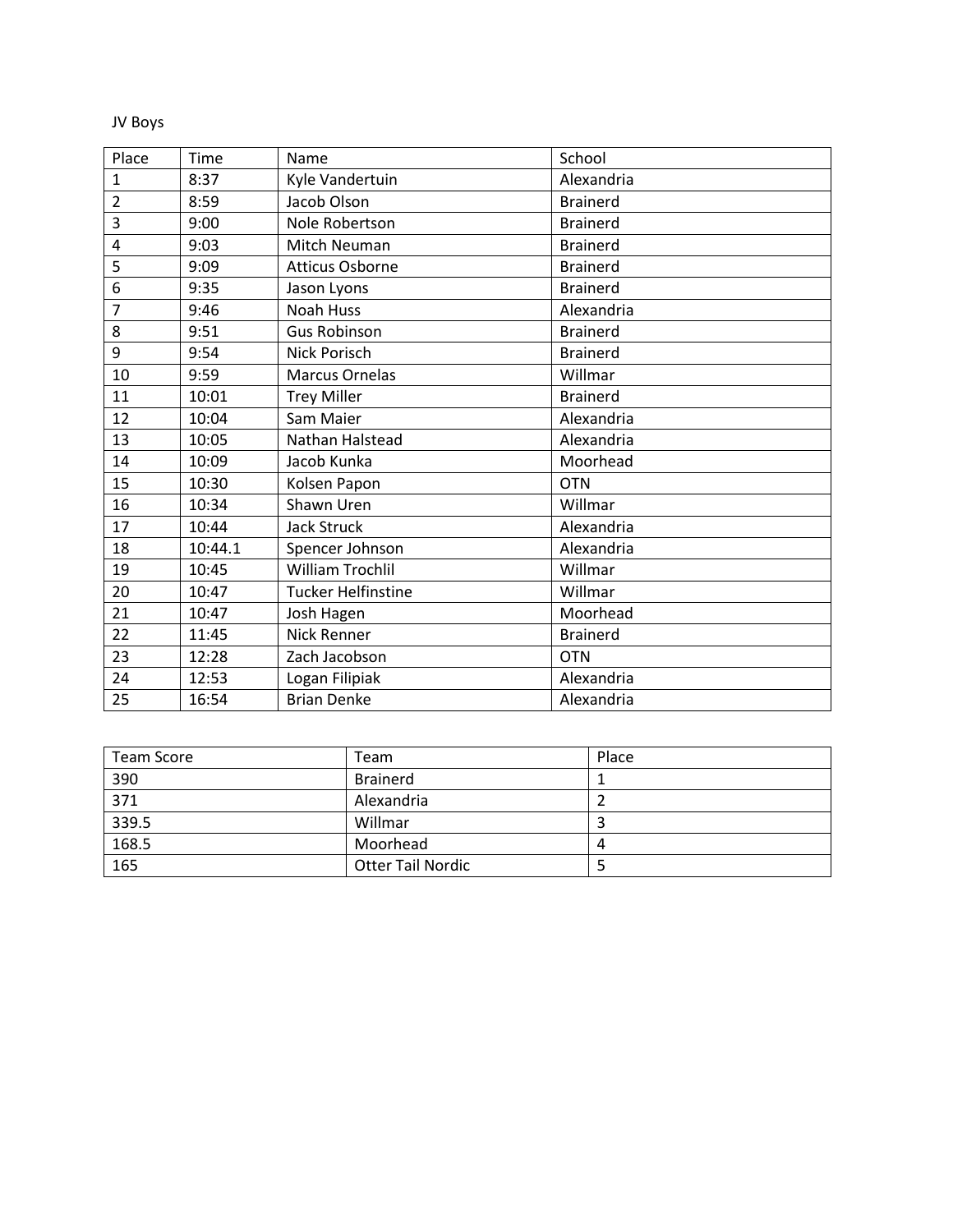Varsity Boys

| Place          | Time   | Name                    | School          |
|----------------|--------|-------------------------|-----------------|
| 1              | 7:33   | Evan Storbakken         | <b>Brainerd</b> |
| $\overline{2}$ | 7:53   | Andrew Wasniewski       | <b>Brainerd</b> |
| 3              | 7:53.5 | Maxim Osborne           | <b>Brainerd</b> |
| 4              | 8:10   | Nick Whiteman           | <b>Brainerd</b> |
| 5              | 8:13   | Jack Lee                | Moorhead        |
| 6              | 8:14   | Isaac Wicklund          | Moorhead        |
| $\overline{7}$ | 8:29   | David Dewey             | <b>Brainerd</b> |
| 8              | 8:30   | Jackson Wichtendahl     | Alexandria      |
| 9              | 8:31   | <b>Ben Renner</b>       | <b>Brainerd</b> |
| 10             | 8:32   | Shaun Mateer            | Alexandria      |
| 11             | 8:33   | CJ Schlosser            | Alexandria      |
| 12             | 8:37   | Patrick Lovrien         | Alexandria      |
| 13             | 8:38   | Dawson Strom            | Moorhead        |
| 14             | 8:39   | Daniel Halvorson        | Willmar         |
| 15             | 8:44   | <b>Michael Thibert</b>  | Moorhead        |
| 16             | 8:45   | Nolan Christenson       | Alexandria      |
| 17             | 8:53   | <b>Alex Rice</b>        | <b>Brainerd</b> |
| 18             | 9:00   | Andrew Haugen           | Willmar         |
| 19             | 9:02   | <b>Tucker Henkes</b>    | <b>OTN</b>      |
| 20             | 9:06   | Nick Schneider          | <b>Brainerd</b> |
| 21             | 9:21   | Matthew Oehter          | <b>OTN</b>      |
| 22             | 9:21   | Caleb Danielson         | <b>OTN</b>      |
| 23             | 9:25   | Elijah Harvala          | Moorhead        |
| 24             | 9:25   | <b>Ethan Haines</b>     | Willmar         |
| 25             | 9:40   | <b>Lawrence Wirries</b> | Moorhead        |
| 26             | 9:46   | <b>Daniel Davies</b>    | Moorhead        |
| 26             | 9:46   | <b>Blake Gibson</b>     | Willmar         |
| 28             | 9:56   | <b>Mason Hill</b>       | <b>Brainerd</b> |
| 29             | 10:45  | Noah Rook               | <b>Brainerd</b> |
| 30             | 11:14  | Marquis Christenson     | Willmar         |

| <b>Team Score</b> | Team                     | Place |
|-------------------|--------------------------|-------|
| 394               | <b>Brainerd</b>          |       |
| 363               | Alexandria (tie-break)   |       |
| 363               | Moorhead                 |       |
| 317.5             | Willmar                  | 4     |
| 238               | <b>Otter Tail Nordic</b> |       |